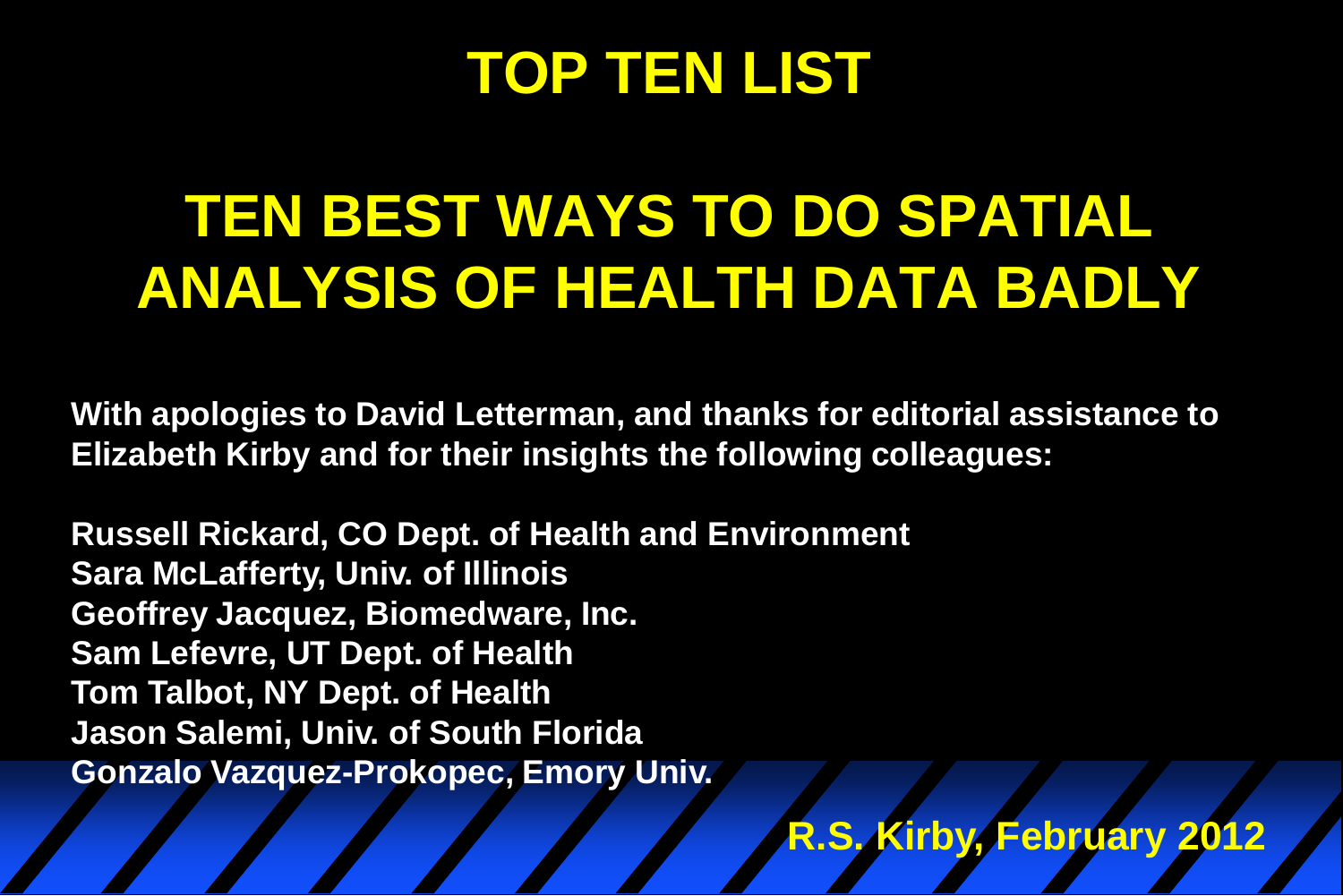**Ignore spatial scale – it doesn't matter anyway. Number 10 Scales Are Only Used for Weighing Things**

**In fact, administrative units don't matter either, so use the most convenient source, such as self-reported county of residence. Knowing the county in which a person resides is just as informative as knowing their street level data. In a pinch, use the city name associated with the post office address.**

**Doing both of these will almost guarantee flawed and invalid results.**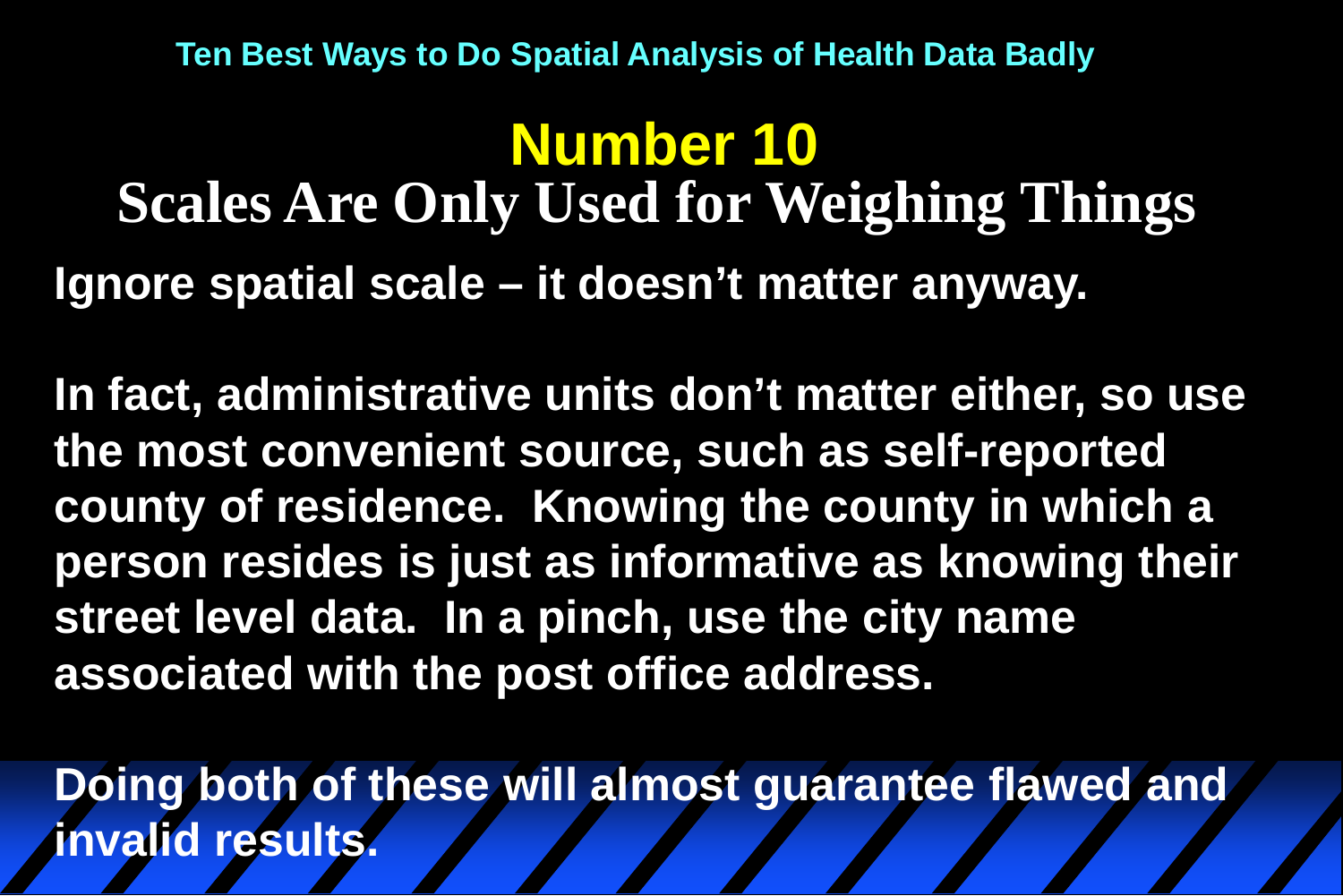### **Number 9 It Was On Fire When I Stepped On It!**

**Proximity IS exposure. The closer a case is to a point source, the more exposure is occurring, now and in the past, regardless of what environmental modeling or fate might suggest.** 

**Never worry about the confounding effect of environmental justice, especially when studying socially stigmatized health outcomes.**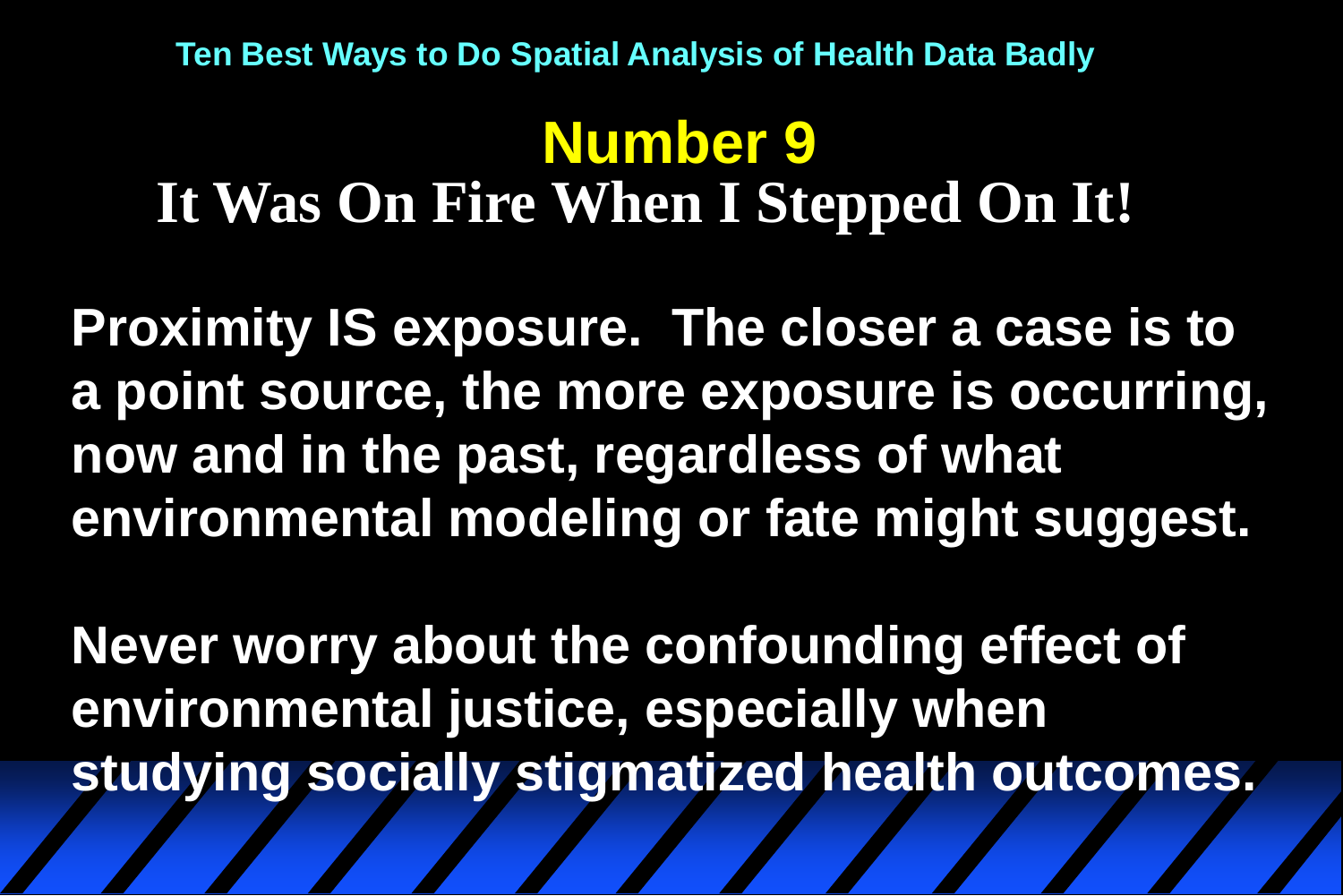# **Number 8**

### **Brother, Can You Spare a Dime?**

**Always remember, all rate transformation methods that include the word 'Bayesian' are suitable to your data.**

**Borrowing strength (empirically) from neighbors does not necessarily mean that disease rates will be stronger.**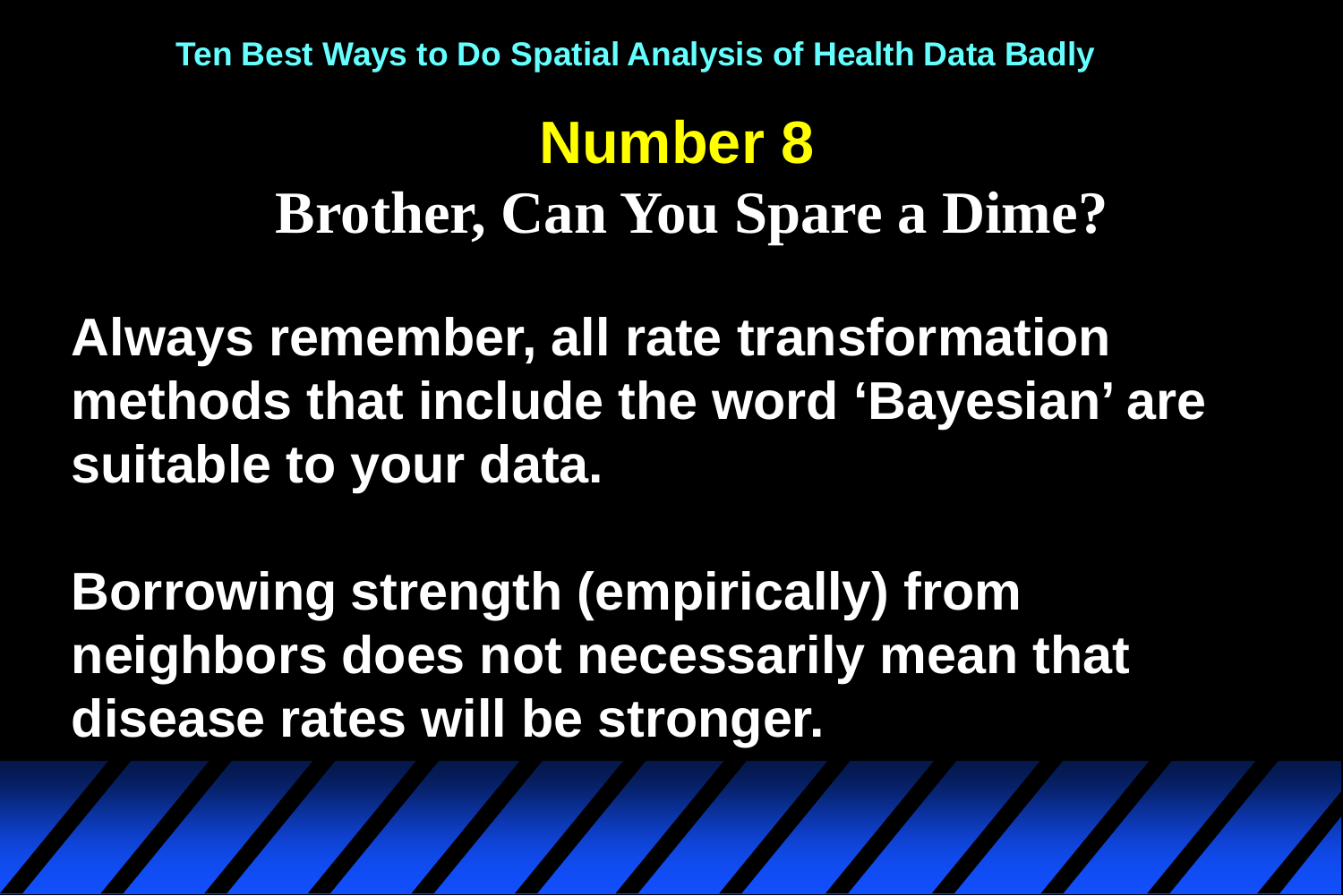## **Number 7**

**Clusters Anyone? Also Available as Jewelry, Peanut Candy, Breakfast Cereal . . .**

**All spatial clusters are perfectly circular in shape, centered directly on the putative cause.**

**Never analyze your data for variation in ascertainment or data quality – areas served by hospitals with excellent reporting of cases are clusters because they have higher rates.**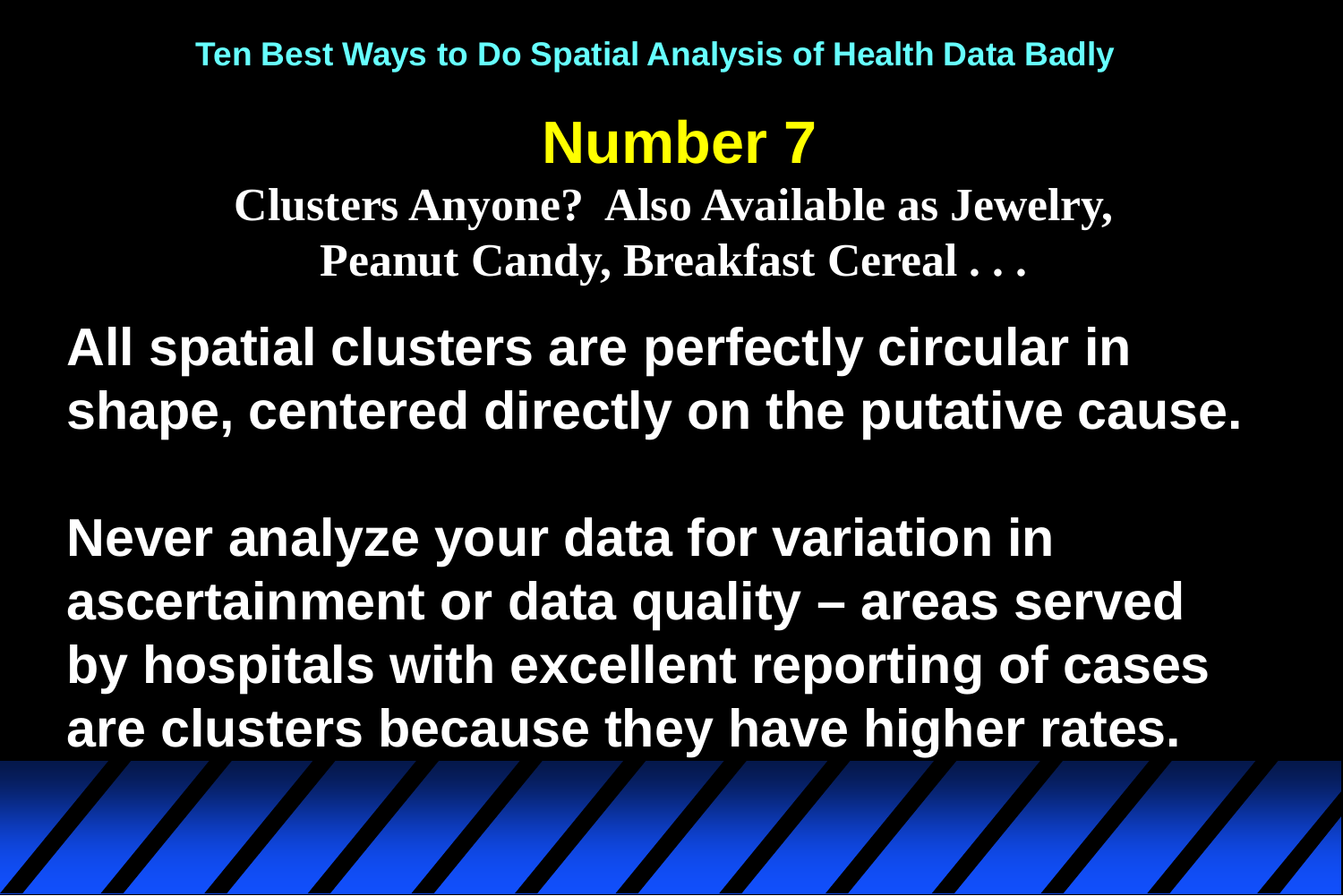#### **Number 6 No One Has Ever Studied This Before**

**Never adjust your rates for covariates. How could variations in age, race/ethnicity, sex possibly affect spatial patterns of incidence or mortality?** 

**Better yet, never test for risk factors individually, Control for everything. Use the maximum number of strata for each variable, especially continuous variables. The least parsimonious model should be the correct one as it considers everything.**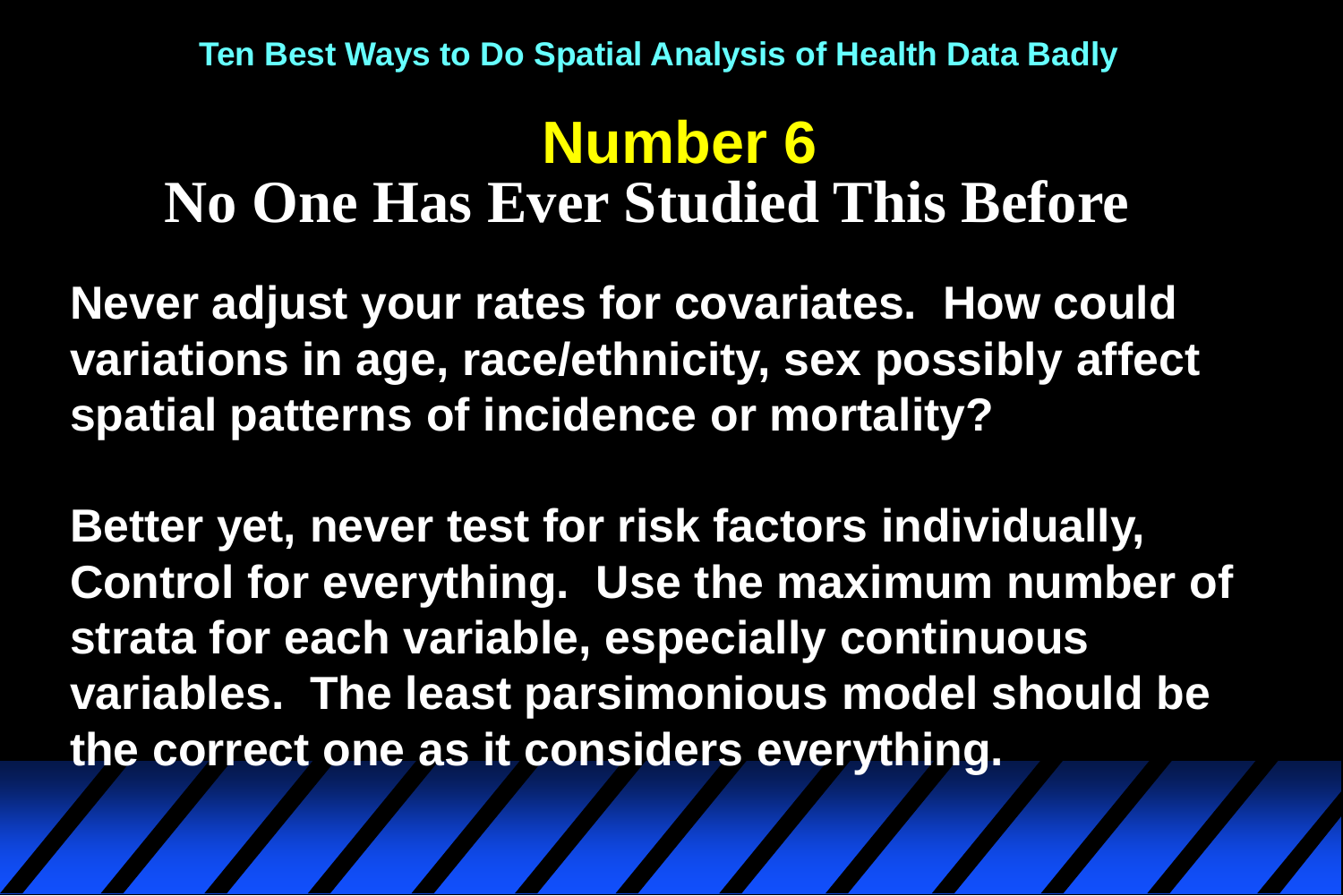**Do You Mean to Say This is Scientific?**

**All analyses should be conducted using the relative concept of space. Conduct all analyses using Euclidean distances (e.g. buffers, kernel densities, centroids), on unprojected data.**

**You'll be sure to get interesting results, and if they are published, you can explain what they mean at your next job interview.**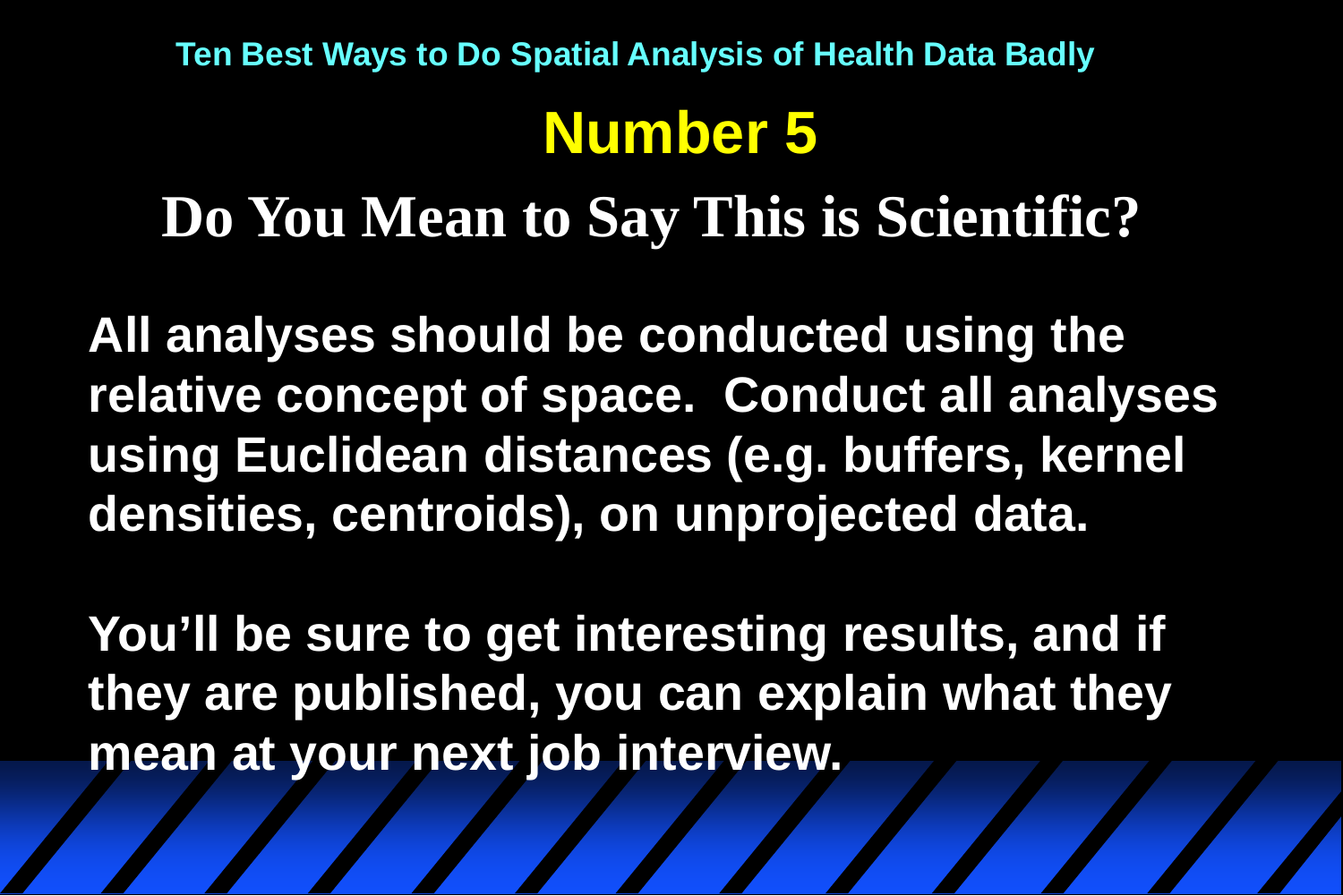#### **Four Blades are Better Than Three**

**Smooth your data, then analyze for spatial autocorrelation. What a surprise, you are sure to find it! So now, over-interpret it and confute causal factors with the spatial autocorrelation introduced by the smoothing algorithm.**

**Always assume that spatial stationarity exists. Just include a disclaimer at the end of your report that you didn't test for it, and if doesn't exist your results might be invalid if the assumptions are too far off from the reality of your data.**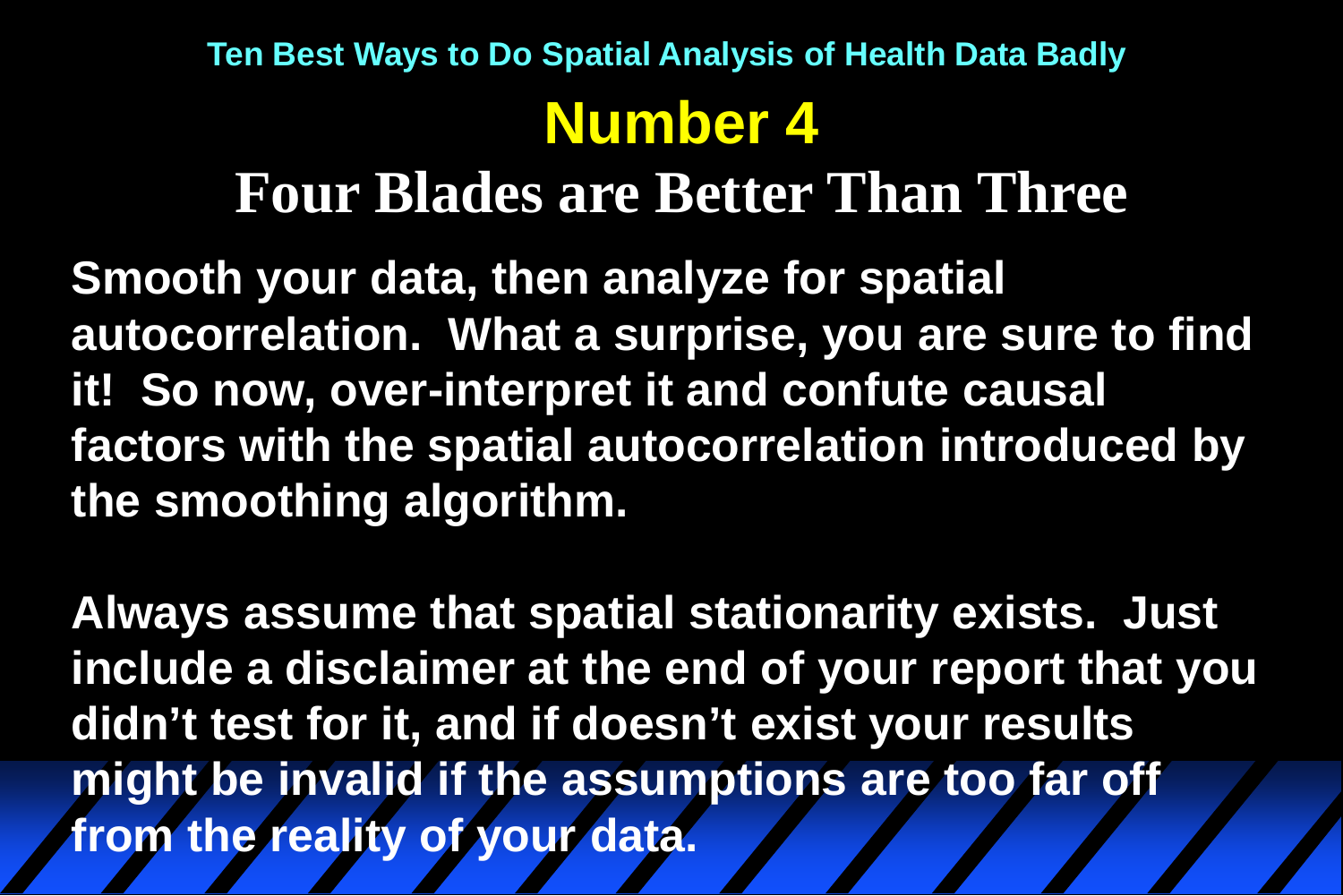# **Number 3**

**Use spatial techniques that ignore numerators and denominators. Who cares about stability of rates anyway? Is There a Story Behind the Numbers?**

#### **A few helpful hints:**

**1.Never present maps of uncertainty along with your research findings. 2.Small numerators that lead to large rates should be the** 

**focus of any report or presentation.**

**3.Data suppression is for fools.**

**4.Data suppression can make you look like a bureaucratic genius.**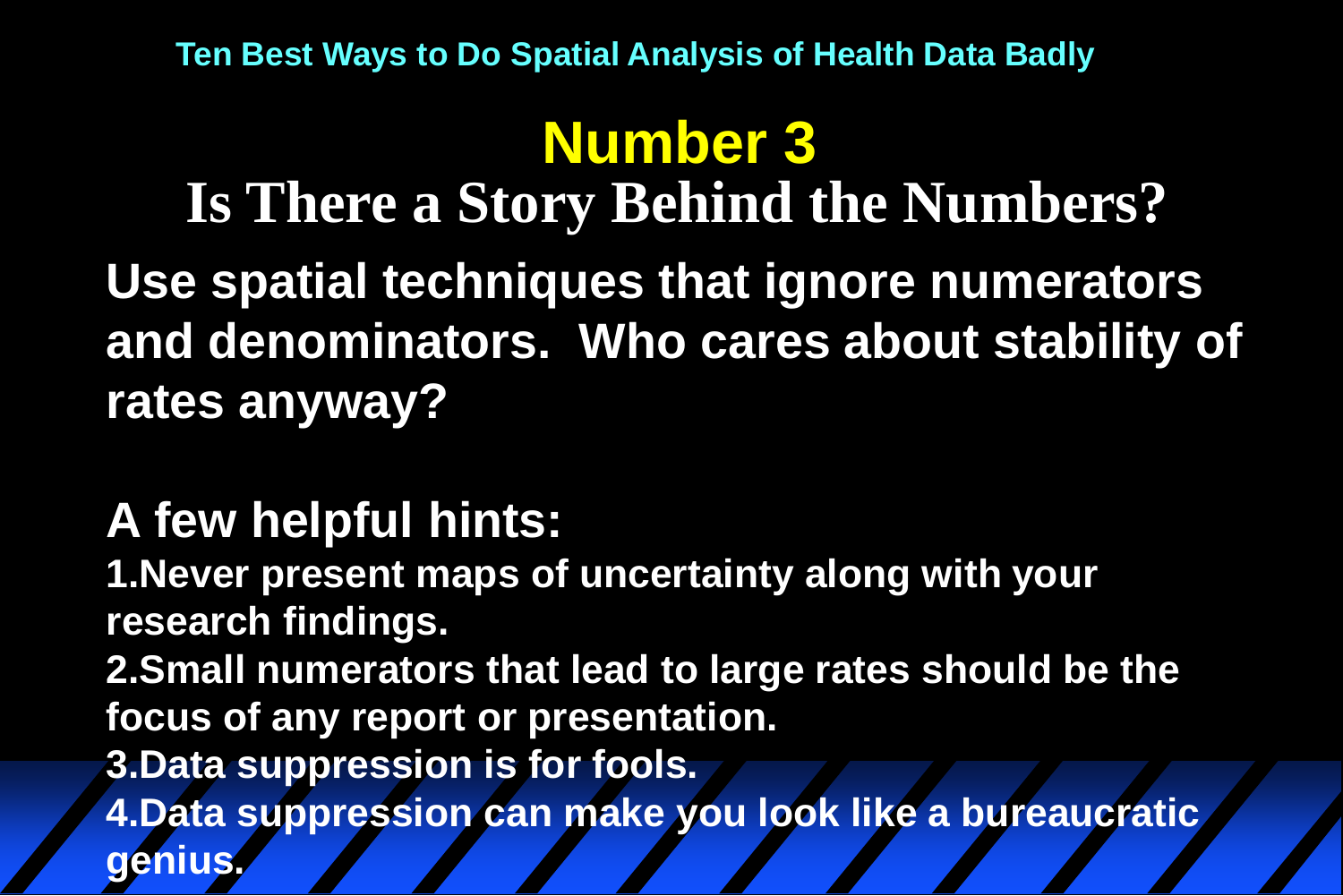## **Number 2**

## **Spatial health data analysis is best done by you alone. Where No One Walks, Alone**

**Don't collaborate with spatial statisticians, medical geographers, or epidemiologists. And most definitely, don't include local content experts on your research team. Treat this work as an individual sport, and you'll be almost certain to do spatial analysis of health data badly.**